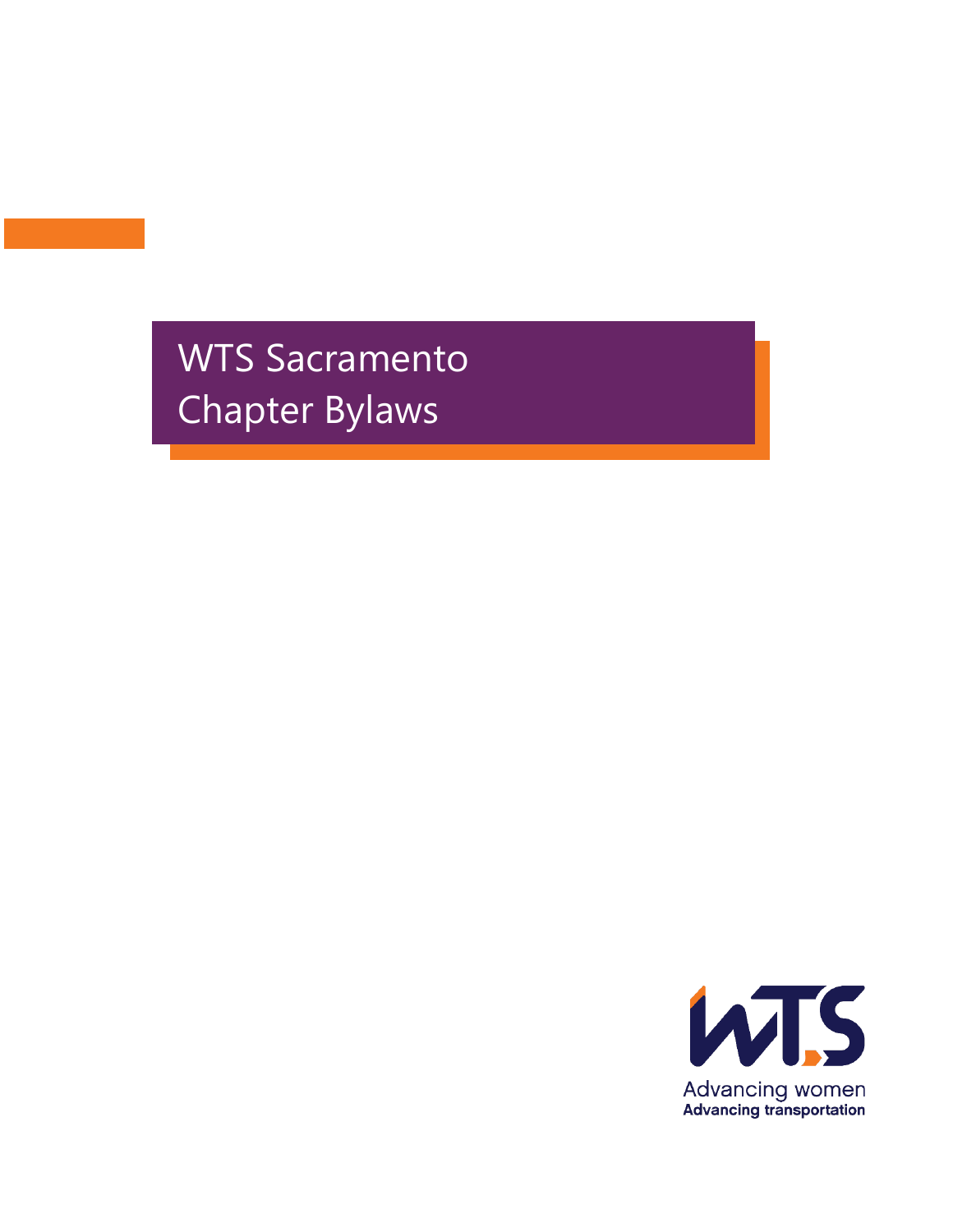

# **WTS SACRAMENTO CHAPTER BYLAWS**

*Updated: April X, 2022*

# **ARTICLE I. Name**

The name of the Corporation is Women's Transportation Seminar (WTS) of - Sacramento. Said CORPORATION is a chapter of the Women's Transportation Seminar, hereafter called WTS International, headquartered in the metropolitan area of the District of Columbia.

# **ARTICLE II. Location**

The administrative principal office of the Corporation shall be located in Sacramento, California.

# **ARTICLE III. Objective Purpose**

The vision of the Corporation is equity and access for women in transportation. The mission of the Corporation is to attract, sustain, connect and advance women's career to strengthen the transportation industry. The objectives of the Corporation are to be served and accomplished through programs, services, scholarships, and other stimulating activities that will support the mission of the organization. All policies and activities of the Corporation shall be consistent with applicable federal, state, provincial and local laws, legal requirements and applicable tax exemption requirements, including the requirement that the Corporation not be organized for profit and that no part of its net earnings inure to the benefit of any private individual.

# **ARTICLE IV. Membership**

## **Section 1. Eligibility**

Membership is open to persons having a professional interest in the field of transportation, in alignment with WTS International Codes of Ethics and Conduct. Membership shall not be denied to anyone in the field of transportation on the basis of race,religion, disability, national origin, sexual orientation or gender.

## **Section 2. Admission**

Members shall be admitted upon the annual payment of all fees and dues to WTS International.

## **Section 3. Type of Membership**

The WTS International Board of Directors establishes appropriate categories of membership and policies for the benefits conferred with each type of membership and the obligations of members to remain in good standing. The WTS International Board of Directors shall establish appropriate categories of membership and set dues and fees appropriate to each category of international membership as well as for chapter affiliation. The International Board will establish policies for the benefits conferred withmembership and the obligations of members to remain in good standing.

## **Section 4. Tenure**

Membership shall be for 12 months unless other promotions established by the WTS InternationalBoard allow for an alternative membership period. (Section eliminated since dues are annual (next section))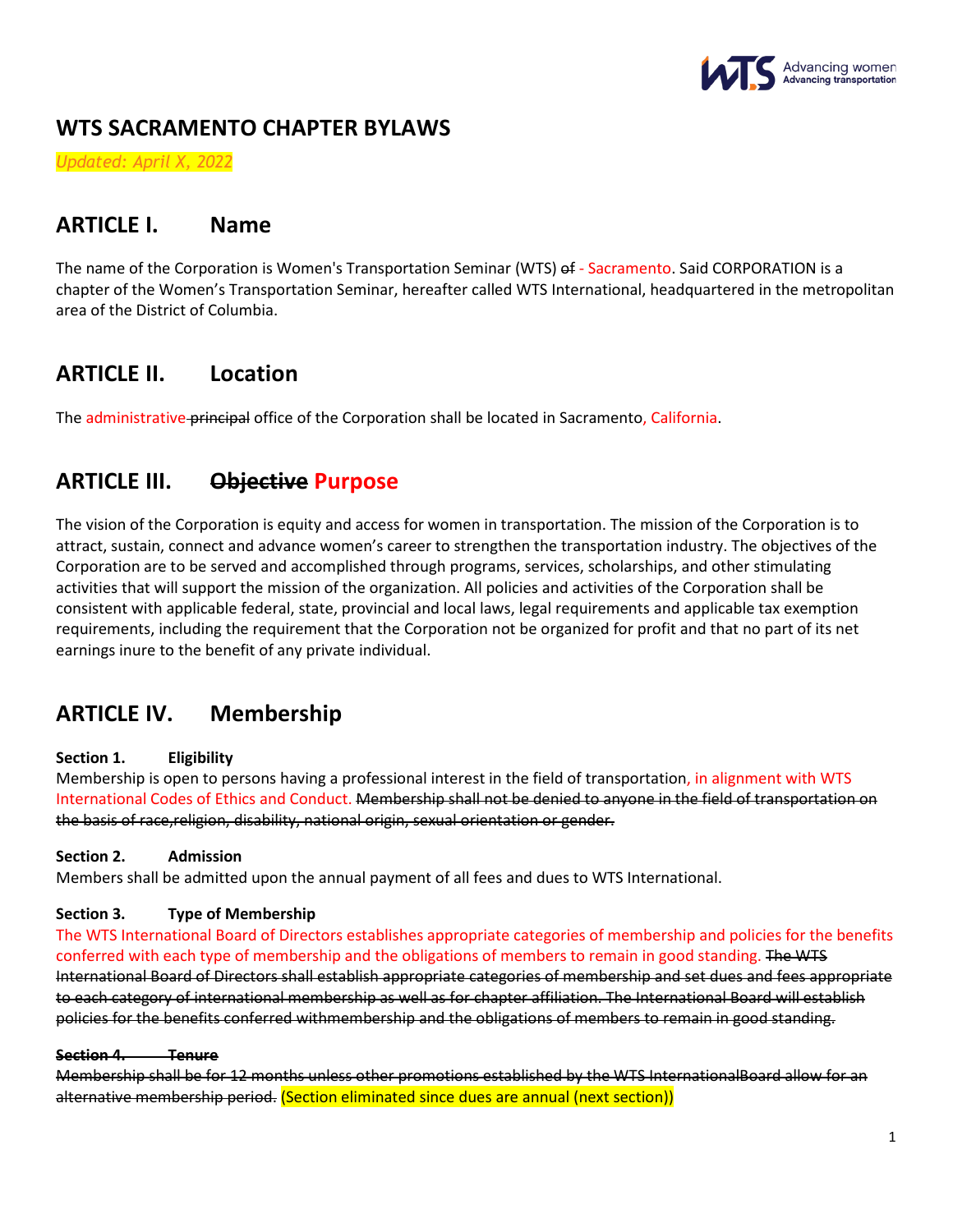

#### **Section 54. Dues**

The WTS International Board of Directors establish the annual fee for membership. Dues of membership shall be determined annually by the WTS International Board of Directors. All dues payments are will be collected, recorded, deposited, and managed by WTS International.

# **ARTICLE V. Meetings of the Membership**

## **Section 1. Annual Meeting**

An annual meeting of the Chapter membership shall normally be held for the purpose of presenting reports of activities of the Corporation. The day, time and place for the Annual Meeting will be designated by the Chapter Board of Directors.

## **Section 2. Special Meetings**

Special meetings of the Chapter membership may be called by the President, the Chapter Board of Directors, or not less than one-tenth  $(1/10)$  5 percent of the members having voting rights. No business may be introduced for vote at a special meeting that was not included in the notice for the meeting.

## **Section 3. Notice of Meetings**

Written notice stating the place, day, hour, and purpose of any meeting of the Chapter membership shall be delivered personally, by electronic media communications or by mail to each member entitled to vote at such meeting, not less than ten (10) nor more than sixty (60) ninety (90) days before the date of such meeting. Distribution by the Internet or electronic communications technology media may be used if approved by applicable law. Electronic media shall include but not be limited to email, facsimile, **CORPORATION** website, etc.

#### **Section 4. Action by Written Consent**

Any action required by law to be taken at a meeting of the members, or any action which may be taken at a meeting of members, may be taken without a meeting if a consent in writing setting forth the action so taken shall be approved by a majority of the members entitled to vote(No longer relevant due to electronic communication capabilities)

#### **Section 5. Proxies**

At any meeting of the members, a member entitled to vote may vote by proxy executed in writingby the member. No proxy shall be valid after sixty (60) days from the date of its execution, unless otherwise provided in the proxy. (No longer relevant due to electronic voting capabilities)

## **Section 64. Quorum**

One fifth (1/5) one third (1/3) of the Chapter members holding voting rights, including electronic or telephonic participation, present at a meeting of the Chapter members shall constitute a quorum. If a quorum is not present at any meeting of the Chapter members, a majority of the members present may adjourn the meeting to another date.

## **Section 5. Voting and Manner of Acting**

The act of a majority of the voting members present at a meeting of the voting members at which a quorum is present shall be the act of the members for all matters voted upon by the voting members, unless the act of a greater number is required by these Bylaws or the Articles of Incorporation. Where Chapter Board of Directors are to be elected by the members, such election may be conducted by electronic ballot in such manner as the Chapter Board of Directors shall determine. (New section added to discuss voting of general membership)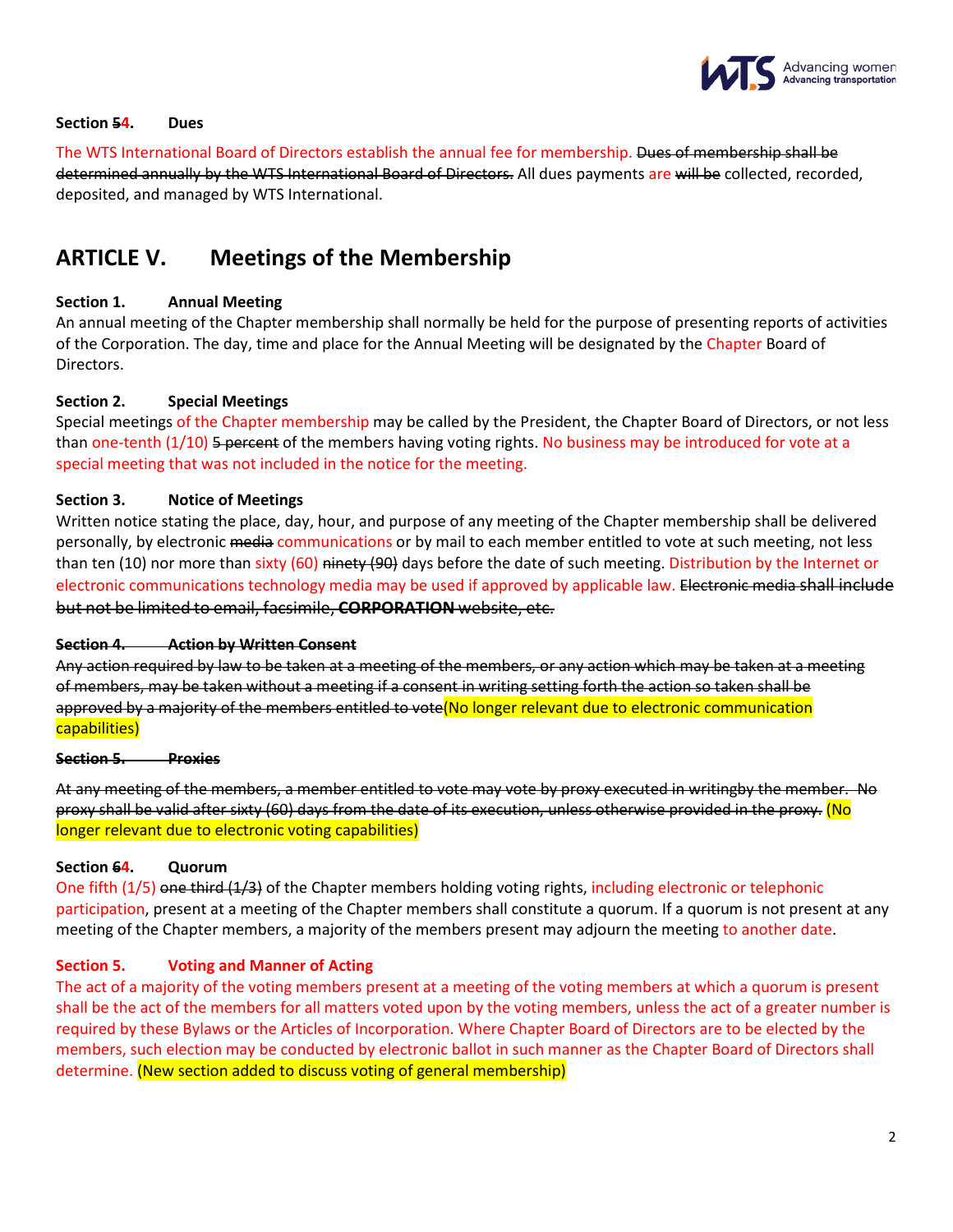

# **ARTICLE VI. BOARD OF DIRECTORS**

## **Section 1. Authority and Duties**

The Chapter Board of Directors shall have the authority and the responsibility to direct and manage all affairs of the Corporation not expressly precluded by the bylaws. Members of the Board will serve on committees, task forces and perform special assignments; participate in association meetings, events and programs; be informed about the organization's mission, services, policies and programs. (New section added to explain the Board's role)

## **Section 12. Consist Composition**

The Chapter Board of Directors shall consist of the officers of the Corporation be the President, Vice President, Secretary, Treasurer, the Immediate Past President, and a maximum of four (4) Directors at large and Standing Committee Chairs. Each member of the Chapter Board of Directors must be a member of the Corporation.

#### **Section 2. Function**

The Board of Directors shall have the authority and the responsibility to direct and manage allaffairs of the **CORPORATION** not expressly precluded by the bylaws. (Included in new Section 1 – Authority and Duties)

## **Section 3. Meetings**

The Chapter Board of Directors shall meet twelve (12) times a year with special meetings called as necessary. Special meetings may be requested by the President or Vice President or Secretary or any two directors. The Chapter Board of Directors shall hold regular meetings to transact any business within its powers. The Board shall meet a minimum of six (6)times a year with special meetings called as necessary. Notice of meetings of the Chapter Board of Directors shall be given at least two (2) days previously, in person, by mail, or electronic media to each member of the Chapter Board of Directors. Special meetings may be requested by a member of the Chapter Board of Directors or not less than one fifth (1/5) of Board members having voting rights.

## **Section 4. Notice**

Notice of special meetings of the Board of Directors shall be given at least 48 hours previously, inperson, by mail, or electronic media to each member of the Board of Directors. (Included in new Section 3 - Meetings)

## **Section 54. Quorum**

A majority of the Chapter Board of Directors members shall constitute a quorum for the transaction of business at any meeting of the Chapter Board of Directors. If less than a majority of the Board of Directors is present at said meeting, a majority of the Chapter Board of Directors present may adjourn the meeting.

## **Section 65. Manner of Acting**

The act of the majority of the Chapter Board of Directors members present at a meeting at which a quorum is present shall be the act of the Chapter Board of Directors of Directors unless the act of a greater number is required by law or by these bylaws. Any action required or permitted to be taken by the Chapter Board of Directors may be taken without a meeting if all members of the Board of Directors with voting rights unanimously consent in writing, including electronic communication, to such action. Such written consent or consents shall be filed with the proceedings of the Board.

## **Section 7. Action By Unanimous Written Consent**

Any action which may be taken at a meeting of the Board of Directors may be taken without a meeting if a consent in writing, setting forth the action so taken, shall be signed by all of the Board of Directors members. (Combined in previous section -Manner of Acting)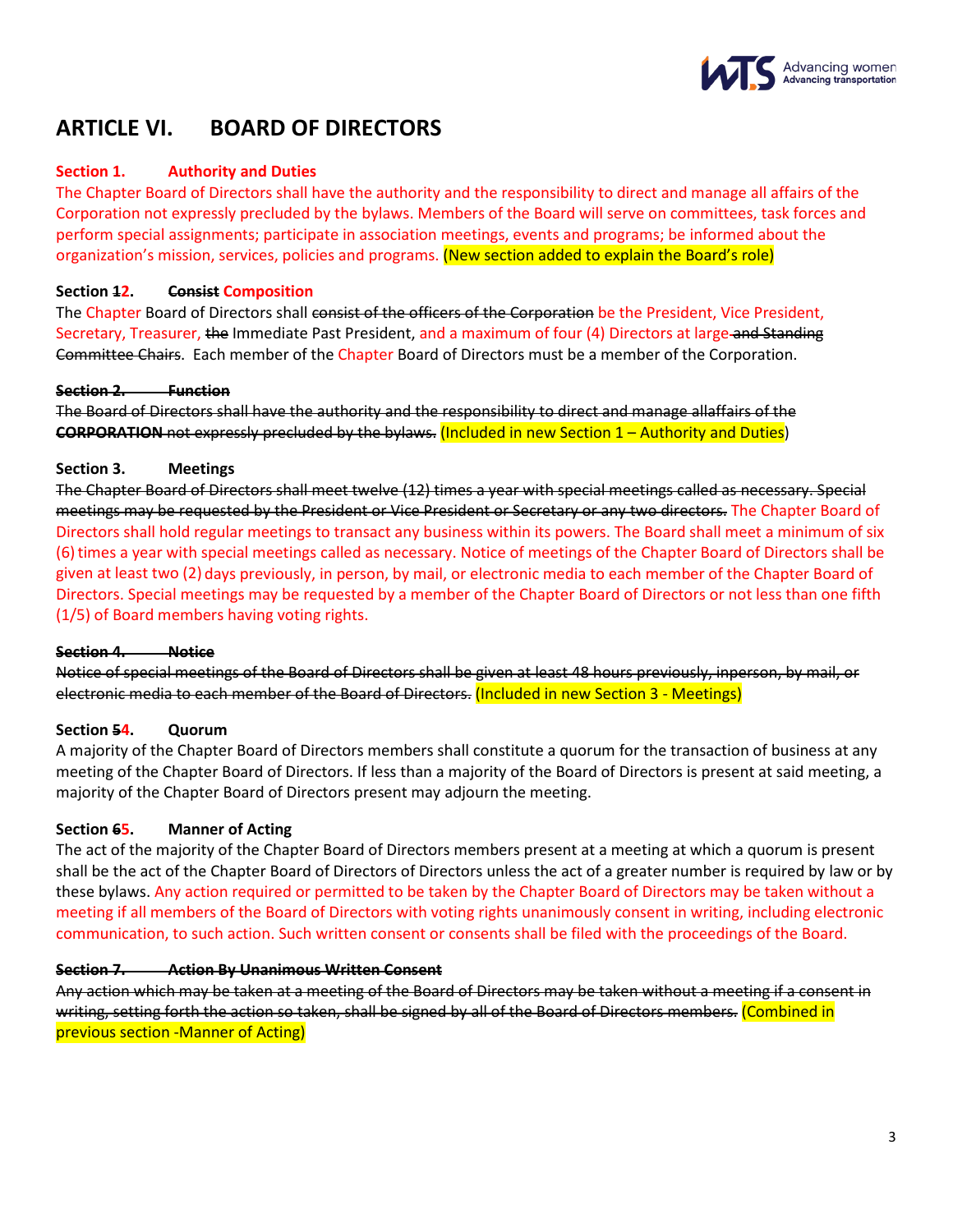

## **Section 86. Vacancies**

Any vacancy occurring in the Board of Directors by reason of resignation, removal, or otherwiseand any newly created Board of Directors position shall be filled by the Board of Directors. A Board of Directors member appointed to fill a vacancy shall be elected for the unexpired term ofher/his predecessor in office. Any vacancy occurring in the Chapter Board of Directors due to resignation, incapacitation, removal, disqualification, or otherwise, shall be filled by appointment by the Chapter Board of Directors after review by the Nominations Committee, except a vacancy in the position of President shall be filled by the Vice President. A person appointed to fill a vacancy shall be appointed for the predecessor's unexpired term in the office. Serving the midterm position constitutes one term, if the person serves at least half of the unexpired term.

## **Section 7. Removal**

Any member elected or appointed to the Chapter Board of Directors, including any officer, may be removed by the Chapter Board of Directors whenever in its judgment the best interests of the Corporation would be served. Such removal will be initiated by the Chapter Board of Directors and must have the approval of a majority of the Chapter Board of Directors. Such removal shall be without prejudice. (New section added here. Used to be in Article VII, Section 7)

## **Section 98. Compensation**

Board of Directors members as such shall not receive any salaries or compensation for their services. Chapter Board of Directors, members of Standing Committees or members of the Corporation shall not receive any stated remuneration for their services, however they shall be entitled to be reimbursed for their traveling and other expenses properly incurred by them in connection with the affairs of the Corporation, in attending meetings of the Corporation so long as they are approved by the Chapter Board of Directors.

# **ARTICLE VII. OFFICERS**

## **Section 1. Officers of the Corporation**

The officers of the Corporation shall be President, Vice President, Secretary, and Treasurer. There may be additional officers if deemed necessary by the Board of Directors. Any such appointed or created officers will serve for a stated period of time, not to exceed the period of the next regular election of officers.

## **Section 2. President**

The President shall be the chief executive officer of the **CORPORATION** and shall chair all meetings of the membership and the Board of Directors and shall have the power to appoint chairs of committees subject to the approval of the Board of Directors. The President may sign with the Secretary any deeds, mortgages, bonds, contracts, or other such documents with which the Board of Directors has authorized to be executed, except in such cases where the bylaws or statute has expressly delegated the authority to sign to some other officer of the **CORPORATION**. The President shall be the President of the Chapter Board of Directors and shall preside at all meetings of the members and the Chapter Board of Directors. The President shall have the power to appoint volunteers to key leadership positions such as committee chairs not elected by the members and subject to the approval of the Chapter Board of Directors. The President shall sign contracts, or other such documents with which the Chapter Board of Directors has authorized to be executed, except in such cases where the bylaws or statute has expressly delegated the authority to sign to some other officer of the Corporation. An additional officer shall sign when a second signature is required. In general, the President shall perform all duties incident to the office of the President and such duties as may be assigned by the Board of Directors. After completion of the President term, the President shall assume the Immediate Past President role for the subsequent term.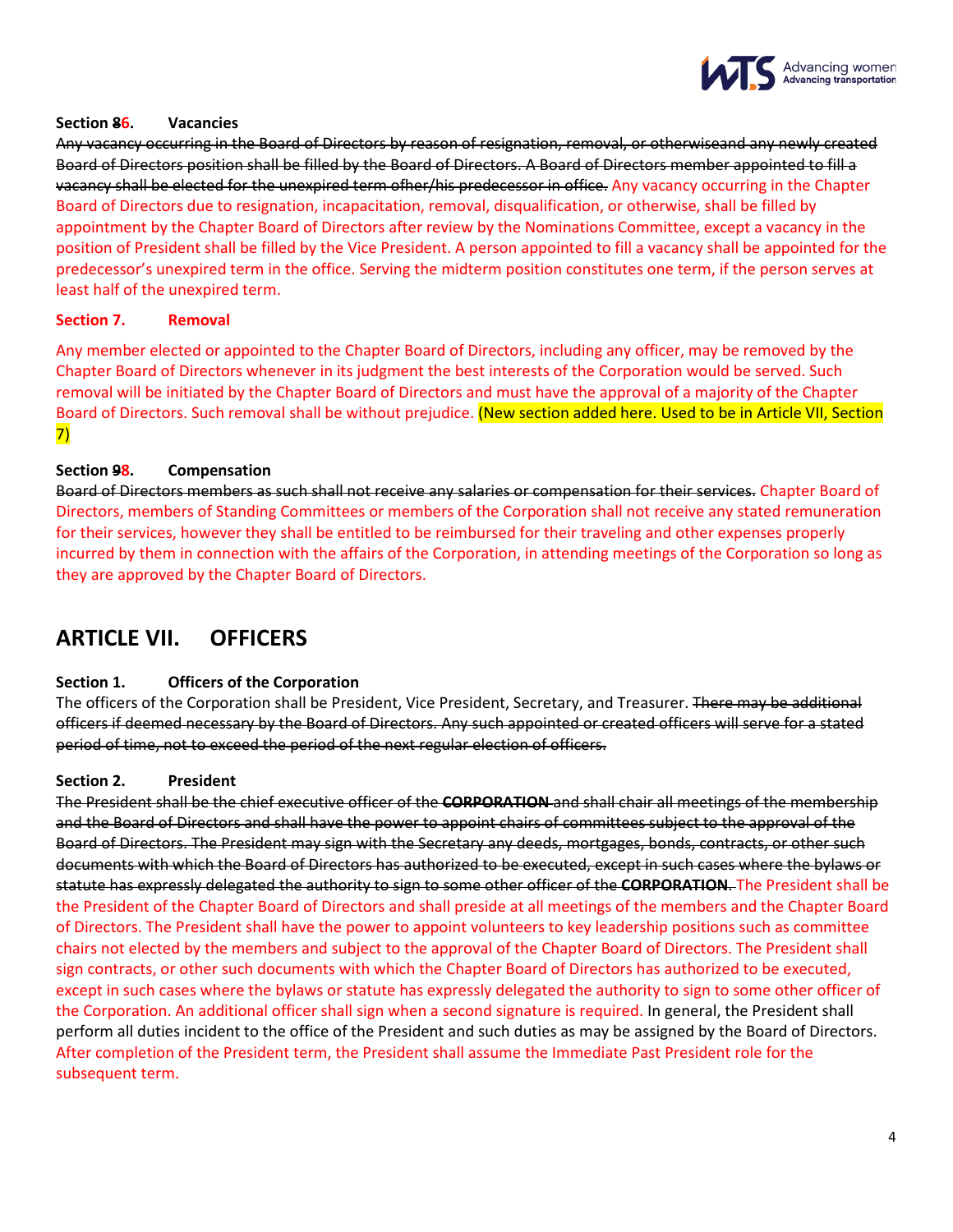

## **Section 3. Vice-President**

The Vice-President shall preside in the absence of the President or in the event the President is unable to or refuses to act. When so acting, the Vice-President shall have all powers of and be subject to all restrictions upon the President. The Vice-President shall perform such duties as may be assigned by the President or by the Chapter Board of Directors.

## **Section 4. Secretary**

The Secretary shall be the guardian of Corporate Corporation records. The Secretary is responsible for keeping the minutes of all the meetings of the members and the Chapter Board of Directors; for keeping a current register of the post office address of each member of the Corporation; for all official correspondence and notices of the Chapter in accordance with the provisions of these bylaws; and other such duties as may be assigned by the President or by the Chapter Board of Directors.

## **Section 5. Treasurer**

The Treasurer shall be responsible and have charge and custody of all funds, securities, and contracts of the Corporation; oversee distribution of receive and give receipts for money due and payable to the Corporation; authorizes transfer of electronic monies; deposit all such monies in the name of the Corporation as approved by the Chapter Board of Directors; prepare financial reports and an annual report as of the end of each year; and such other duties as may be assigned by the President or by the Chapter Board of Directors.

## **Section 6. Election and Tenure**

The officers of the **CORPORATION** shall be elected by the members for a one (1) year term of office commencing January 1 through December 31. The election will be conducted by mail or electronic media in a manner determined by the Board of Directors. Any member in good standing with the **CORPORATION** shall be eligible to hold office. No member may hold more than one concurrent office. No officer shall be eligible to serve more than two consecutive terms in the same office. A board member filling a mid term vacancy may serve a maximum of two (2) terms consecutively in that position. Serving the mid term position constitutes oneterm, regardless of the length of service in that position. (Included in new Article VIII – Elections of Officers)

#### **Section 7. Removal**

Any officer elected or appointed may be removed by the Board of Directors whenever in its judgment the best interests of the **CORPORATION** would be served. Such removal will beinitiated by the Board of Directors, but must have the approval of a majority of the Board of Directors. Such removal shall be without prejudice. (Moved to Article VI, Section 7)

## **Section 8. Vacancy**

A vacancy in any office due to death, resignation, removal, disqualification, or otherwise shall befilled by the Board of Directors for the unexpired portion of the term. (Moved and revised in Article VI, Section 6)

# **ARTICLE VIII. Elections of Board of Directors (New article added)**

## **Section 1. Elections**

The members of the Chapter Board of Directors shall be elected by the members of the Corporation for a two (2) year term of office commencing January 1 through December 31. The election will be conducted by electronic media in a manner determined by the Chapter Board of Directors. Any member in good standing with the Corporation shall be eligible to hold office. The person holding the position of Vice President shall, unless the individual declines the nomination, automatically become the candidate for President on the ballot. The ballot or accompanying materials will contain the Nominations Committee vetted slate of candidates, instructions for voting, the date on which voting shall begin and end, and information regarding each candidate seeking election. Candidates receiving a majority of the votes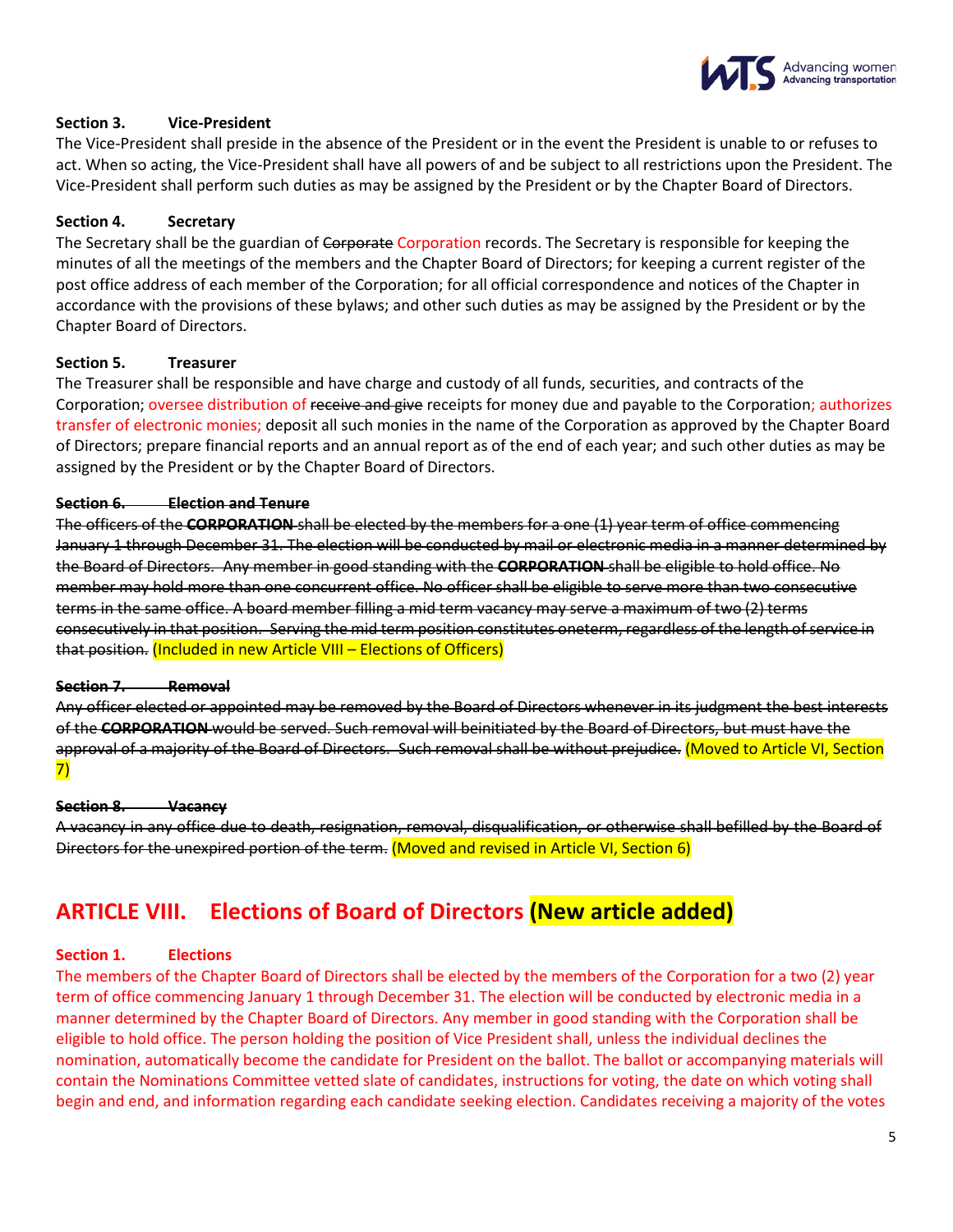

cast for the position will be elected. In the event of a tie for any position due to write-in candidates, a run-off election between the tied candidates will be held to determine the election for that office. Each Board member shall be a WTS member in good standing and shall hold office until a successor has been duly elected and qualified.

## **Section 2. Term Limits**

The term of office of an elected Officer and Director at Large is two years. A Board member may not hold more than one concurrent office. Any member of the Chapter Board of Directors shall not be eligible to serve more than one consecutive terms in the same office. An elected Officer will serve no more than four consecutive elected terms on the board without taking a term off of the board. A Director at Large will serve no more than two consecutive elected terms on the board without taking a term off of the board.

# **ARTICLE VIIIIX.COMMITTEES**

## **Section 1. Designation**

The Chapter Board of Directors may designate or appoint one or more committees, each of which shall consist of one (1) or more persons to carry out the management of tasks delegated to them. This authority shall not operate to relieve the Chapter Board of Directors or any individual officer of any responsibility imposed by these bylaws or by law.

## **Section 2. Chairperson(s)**

For each committee, the President shall appoint one (1) or two (2) persons to chair the committee. The Chair of the committee must be a member of the Corporation. Each chair appointment shall be until the end of one (1) calendar year, on December 31 election of a new Chapter Board of Directors. The remaining members of the committee shall volunteer or be appointed by the Board of Directors with the approval of the chair of said committee. The remaining members of the committee shall volunteer or be appointed by the Chair of said committee with the consent of the Chapter Board of Directors.

## **Section 3. Vacancies**

Vacancies in the Chair of any committee may be filled by appointments made in the same manner as provided in case of the original appointment. Vacancies occurring in the membership of said committee shall be filled by the Chair with the consent of the Chapter Board of Directors for the remainder of the unexpired term.

## **Section 4. Quorum**

A majority of committee members at a committee meeting, including electronic or telephonic participation, shall constitute a quorum. Unless otherwise provided in the resolution of the Chapter Board of Directors, the act of a majority of the members present at a meeting at which a quorum is present shall be the act of the committee.

## **Section 5. Rules**

Each committee may adopt rules for its own government consistent with these bylaws and withthe rules adopted by the Board of Directors. (Included under Section 6, Meetings (below))

## **Section 65. Ad Hoc Committee**

The President may establish any ad hoc committee that the President or the Chapter Board of Directors deems appropriate. The committee that is termed ad hoc shall have a specific task or function to perform that is limited in scope and in time frame. Once the task or function of the ad hoc committee has been completed, the committee shall cease to exist upon the recommendation of the committee's final report to the President.